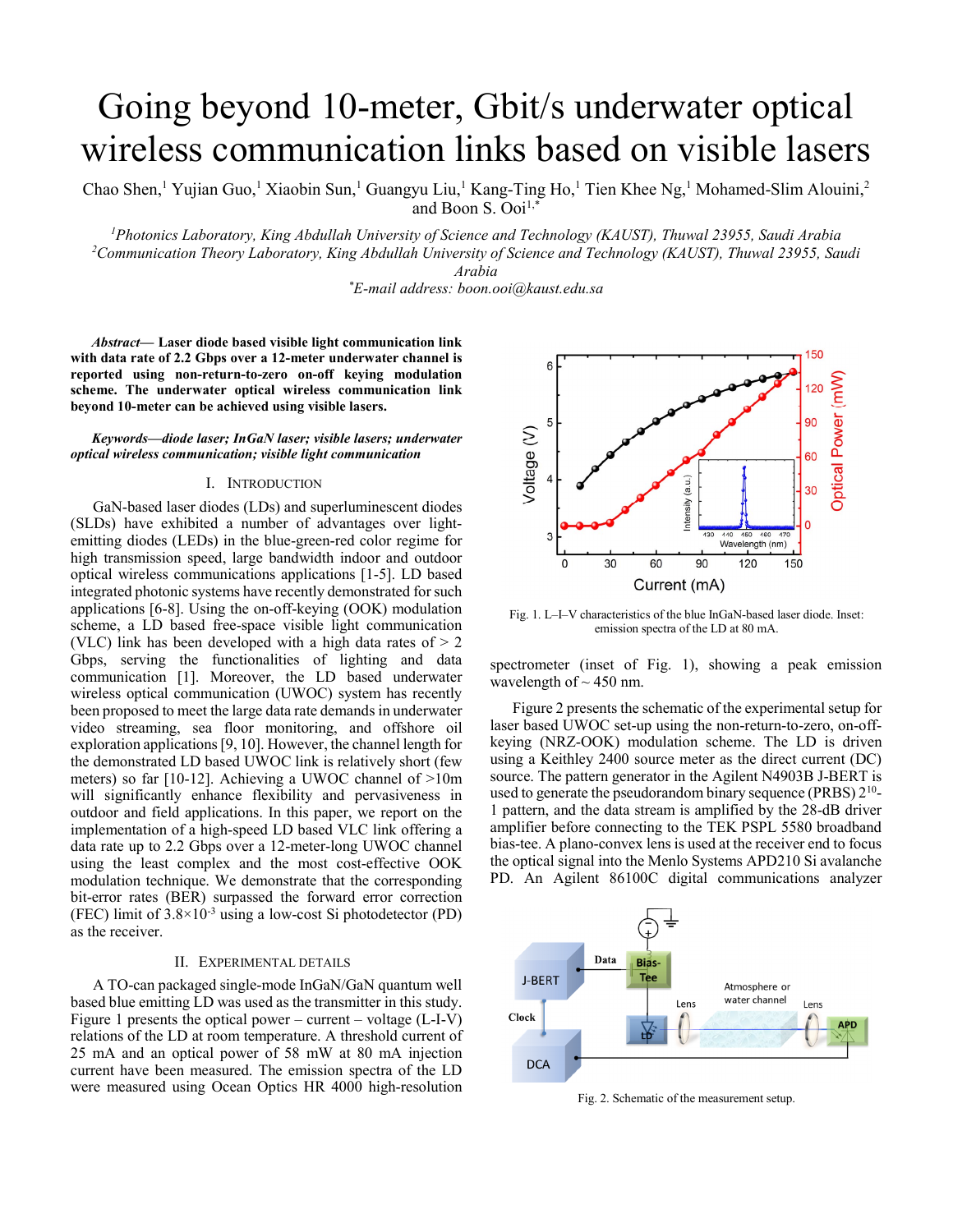(DCA) was used to collect the eye diagram and the error performance is obtained using the J-BERT.

## III. RESULTS AND DISCUSSIONS



Fig.3. Optimization of the DC (a) and AC (b) bias point of the laser diode. Lowest BER is achieved at a DC driving current of 70 mA and AC modulation voltage of 95 mV.

A throughput optimization of the operation point was performed before the experiment by adjusting the injection current and the modulation signal amplitude to bias the LD. For the NRZ-OOK modulation of the LD, changes of BER at different operating currents [Fig. 3(a)] and at a different peakto-peak voltage from the pattern generator [Fig. 3(b)] were measured at a data rate of 2 Gbps. Under low driving voltage, the relatively low signal-to-noise ratio may lead to a high BER. However, if the driving voltage is too high, the signal may also be affected by the transient heating. The minimum BER is found



Fig. 4. (a) Photo of the 12-meter UWOC link. (b) Plot of BER as a function of received optical power at data rates of 1.5 Gbps, 2 Gbps and 2.2 Gbps. The eye diagrams at (c)1.5 Gbps and (d) 2 Gbps.

at the driving current of 70 mA and encoding amplitude of 95 mV, where the LD shows the optimized performance.

Figure 4(a) shows the implementation of the LD-based VLC system for a 12-meter water channel. Two mirrors were placed on each side of the 1.5-meter long water tank to reflect the laser beam to achieve 12-meter long beam transmission path. The water tank was filled with tap water. The measured BER performance as a function of the received optical power at the date rates of 1.5 Gbps, 2 Gbps, and 2.2 Gbps is shown in Fig. 4(b). A data rate of 2.2 Gbps has been achieved at a received optical power of -14 dBm. A minimum received optical power of  $\sim$  -19 dBm and -16 dBm is required to achieve a below-FEClimit BER for 1.5 Gbps and 2 Gbps, respectively. The corresponding eye diagrams are shown in Fig. 4(c) and Fig. 4(d). To investigate the further extending of the transmission distance, we calculated the received optical power through the underwater channel according to the Beer–Lambert law:

$$
I = I_0 e^{-cx} \tag{1}
$$

For LD-based UWOC system implemented in the clear ocean, an attenuation coefficient, c, of  $0.056$  m<sup>-1</sup> is expected. As a result, the received optical power after a 40-meter transmission channel is estimated to be  $\sim$  -19 dBm. According to the measured BER in Fig. 4(b), the presented LD-based UWOC system is expected to achieve 1.5 Gbps over a 40-meter UWOC link.

# IV. CONCLUSIONS

In summary, we have experimentally demonstrated LDbased UWOC link beyond 10-meter transmission distance, which can be further extended to 40-meter. The long range UWOC links are practical for eventual field deployment.

### ACKNOWLEDGMENT

We acknowledge the financial support from King Abdulaziz City for Science and Technology (KACST), Grant No. KACST TIC R2-FP-008, and KACST-KAUST-UCSB solid state lighting program (SSLP). This work is partially supported by baseline funding, BAS/1/1614-01-01, from the King Abdullah University of Science and Technology (KAUST).

#### **REFERENCES**

- [1] C. Lee, C. Shen, H. M. Oubei, M. Cantore, B. Janjua, T. K. Ng, *et al.*, "2 Gbit/s data transmission from an unfiltered laser-based phosphorconverted white lighting communication system," Optics Express, **23**, 29779-29787 (2015).
- [2] F. Zafar, M. Bakaul, and R. Parthiban, "Laser-Diode-Based Visible Light Communication: Toward Gigabit Class Communication," IEEE Communications Magazine, **55**, 144-151 (2017).
- [3] C. Shen, T. K. Ng, J. T. Leonard, A. Pourhashemi, S. Nakamura, S. P. DenBaars, et al., "High-brightness semipolar  $(20\overline{21})$  blue InGaN/GaN superluminescent diodes for droop-free solid-state lighting and visiblelight communications," Optics Letters, **41**, 2608-2611 (2016).
- [4] C. Shen, C. Lee, T. K. Ng, S. Nakamura, J. S. Speck, S. P. DenBaars, *et al.*, "High-speed 405-nm superluminescent diode (SLD) with 807-MHz modulation bandwidth," Optics Express, **24**, 20281-20286 (2016).
- [5] C. Shen, J. T. Leonard, E. C. Young, T. K. Ng, S. P. DenBaars, J. S. Speck, et al., "GHz modulation bandwidth from single-longitudinal mode